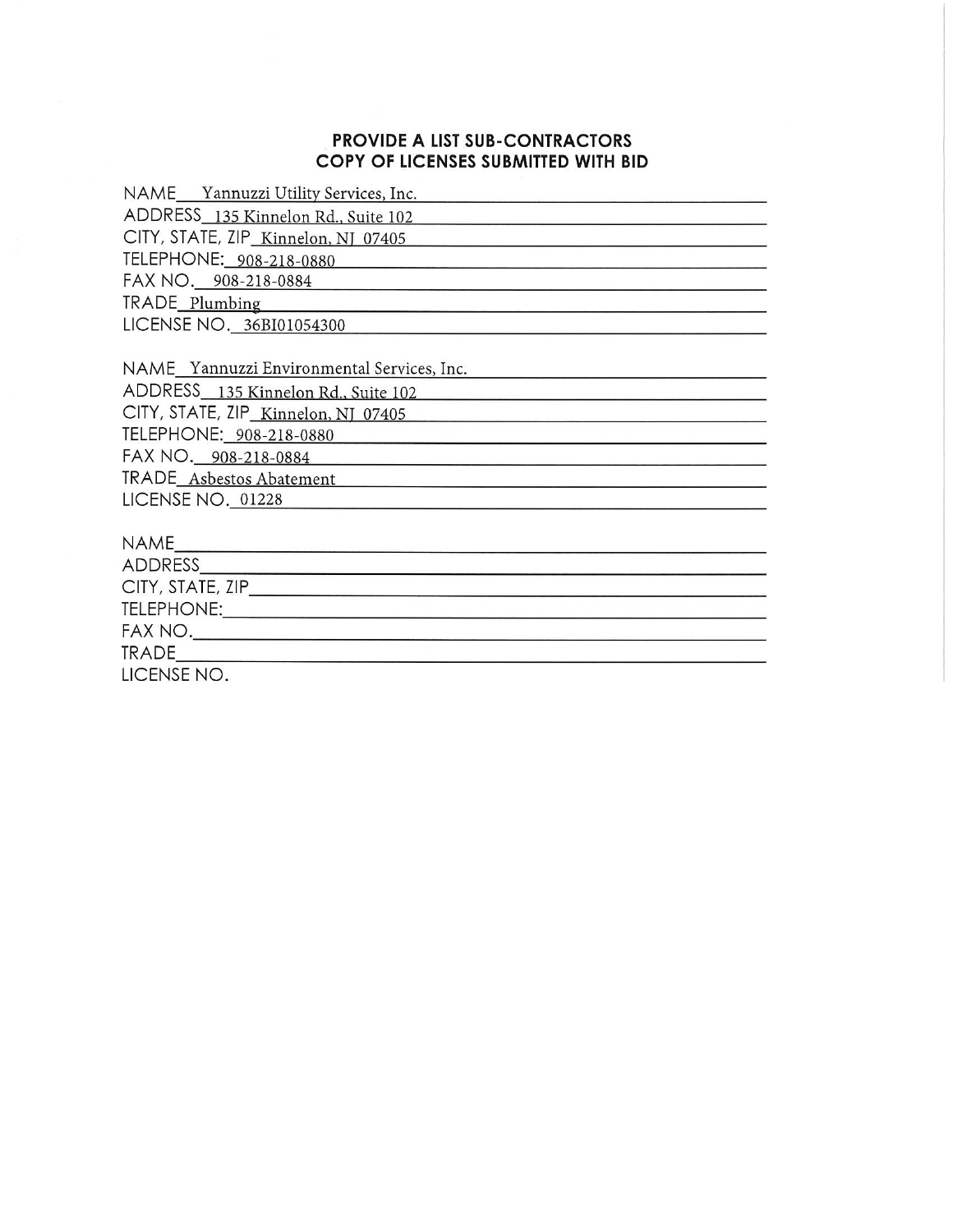## **PROPOSAL PAGE DEMOLITION PROJECT COST FORM**

The undersigned bidder declares that he/she has read the Notice to Bidders, Instructions to Bidders, Affidavits and Specifications attached, that he/she has determined the conditions affecting the bid agrees, if this proposal is accepted, to furnish and deliver the following: THE CONTRACT SHALL BE AWARDED TO ONE CONTRACTOR.

WORK SHALL COMMENCE WITHIN TEN (10) CALENDAR DAYS AFTER RECEIPT OF WRITTEN "NOTICE TO PROCEED" AND BE SUBSTANTIALLY COMPLETED WITHIN SIXTY (60) CALENDAR DAYS FROM THE RECEIPT OF THE NOTICE TO PROCEED.

PRICE FOR DEMOLITION PER SQ. FOOTAGE INCLUDING LABOR, MATERIALS, EQUIPMENT AND DISPOSAL

 $\label{eq:1} \frac{1}{2} \mathbf{1}_{\mathbf{1}} \mathbf{1}_{\mathbf{1}} \mathbf{1}_{\mathbf{2}} \mathbf{1}_{\mathbf{3}} \mathbf{1}_{\mathbf{4}} \mathbf{1}_{\mathbf{5}} \mathbf{1}_{\mathbf{6}} \mathbf{1}_{\mathbf{5}} \mathbf{1}_{\mathbf{6}} \mathbf{1}_{\mathbf{7}} \mathbf{1}_{\mathbf{8}} \mathbf{1}_{\mathbf{9}}$ 

PRICE FOR ASBESTOS PER SQ. FOOTAGE INCLUDING LABOR, MATERIALS, EQUIPMENT AND DISPOSAL

OTHER (SPECIFY SERVICE):

PRICE FOR STRUCTURAL REPAIR ADJOUNING STRUCTURE PER SQ. FOOTAGE INCLUDING LABOR. MATERIALS, EQUIPMENT AND DISPOSAL

PRICE FOR SIDEWALL REPAIR ADJOUNING STRUCTURE STUCCO APPLICATION PER SQ. FOOTAGE INCLUDING LABOR, MATERIALS, EQUIPMENT AND DISPOSAL (FOR ONLY TWO (2) PROPERTIES)

PRICE FOR VINYL SIDING APPLICATION PER SQ. FOOTAGE INCLUDING LABOR. MATERIALS, EQUIPMENT AND DISPOSAL

PRICE FOR FENCING PER SQ. FOOTAGE INCLUDING LABOR, MATERIALS, EQUIPMENT AND DISPOSAL

 $10NE$ 

 $\cdot$  O C

 $100.$ 

 $s$  /  $\delta$ , 00.

 $5/4.00$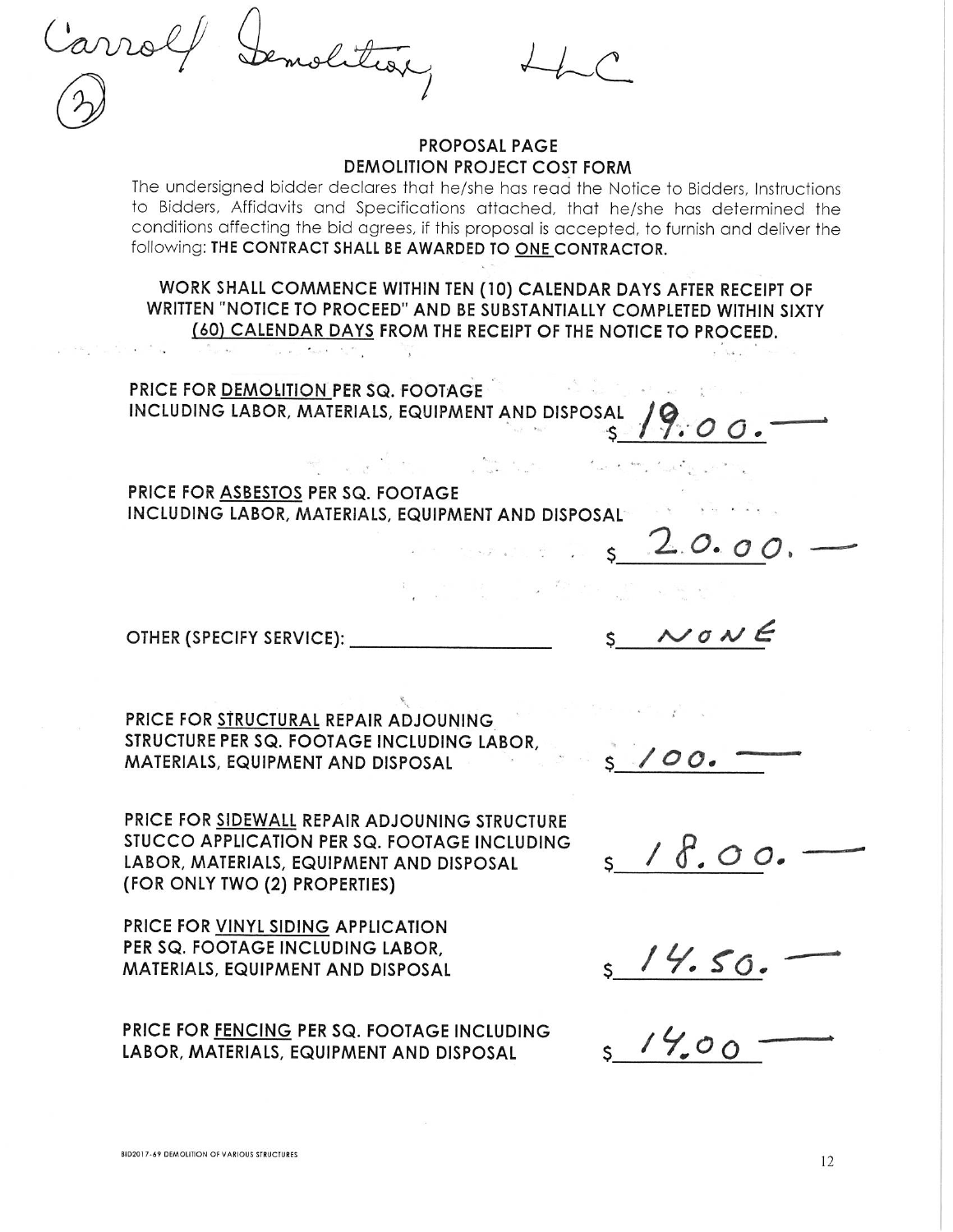## **PROPOSAL PAGE DEMOLITION PROJECT COST FORM**

The undersigned bidder declares that he/she has read the Notice to Bidders, Instructions to Bidders, Affidavits and Specifications attached, that he/she has determined the conditions affecting the bid agrees, if this proposal is accepted, to furnish and deliver the following: THE CONTRACT SHALL BE AWARDED TO ONE CONTRACTOR.

WORK SHALL COMMENCE WITHIN TEN (10) CALENDAR DAYS AFTER RECEIPT OF WRITTEN "NOTICE TO PROCEED" AND BE SUBSTANTIALLY COMPLETED WITHIN SIXTY (60) CALENDAR DAYS FROM THE RECEIPT OF THE NOTICE TO PROCEED.

PRICE FOR DEMOLITION PER SQ. FOOTAGE **INCLUDING LABOR, MATERIALS, EQUIPMENT AND DISPOSAL** 

 $X7,02$ S.

**PRICE FOR ASBESTOS PER SQ. FOOTAGE** INCLUDING LABOR, MATERIALS, EQUIPMENT AND DISPOSAL



 $00$ 

PRICE FOR STRUCTURAL REPAIR ADJOUNING STRUCTURE PER SQ. FOOTAGE INCLUDING LABOR. **MATERIALS, EQUIPMENT AND DISPOSAL** 

**PRICE FOR SIDEWALL REPAIR ADJOUNING STRUCTURE** STUCCO APPLICATION PER SQ. FOOTAGE INCLUDING LABOR, MATERIALS, EQUIPMENT AND DISPOSAL (FOR ONLY TWO (2) PROPERTIES)

PRICE FOR VINYL SIDING APPLICATION PER SQ. FOOTAGE INCLUDING LABOR, **MATERIALS, EQUIPMENT AND DISPOSAL** 

**OTHER (SPECIFY SERVICE):** 

PRICE FOR FENCING PER SQ. FOOTAGE INCLUDING LABOR, MATERIALS, EQUIPMENT AND DISPOSAL